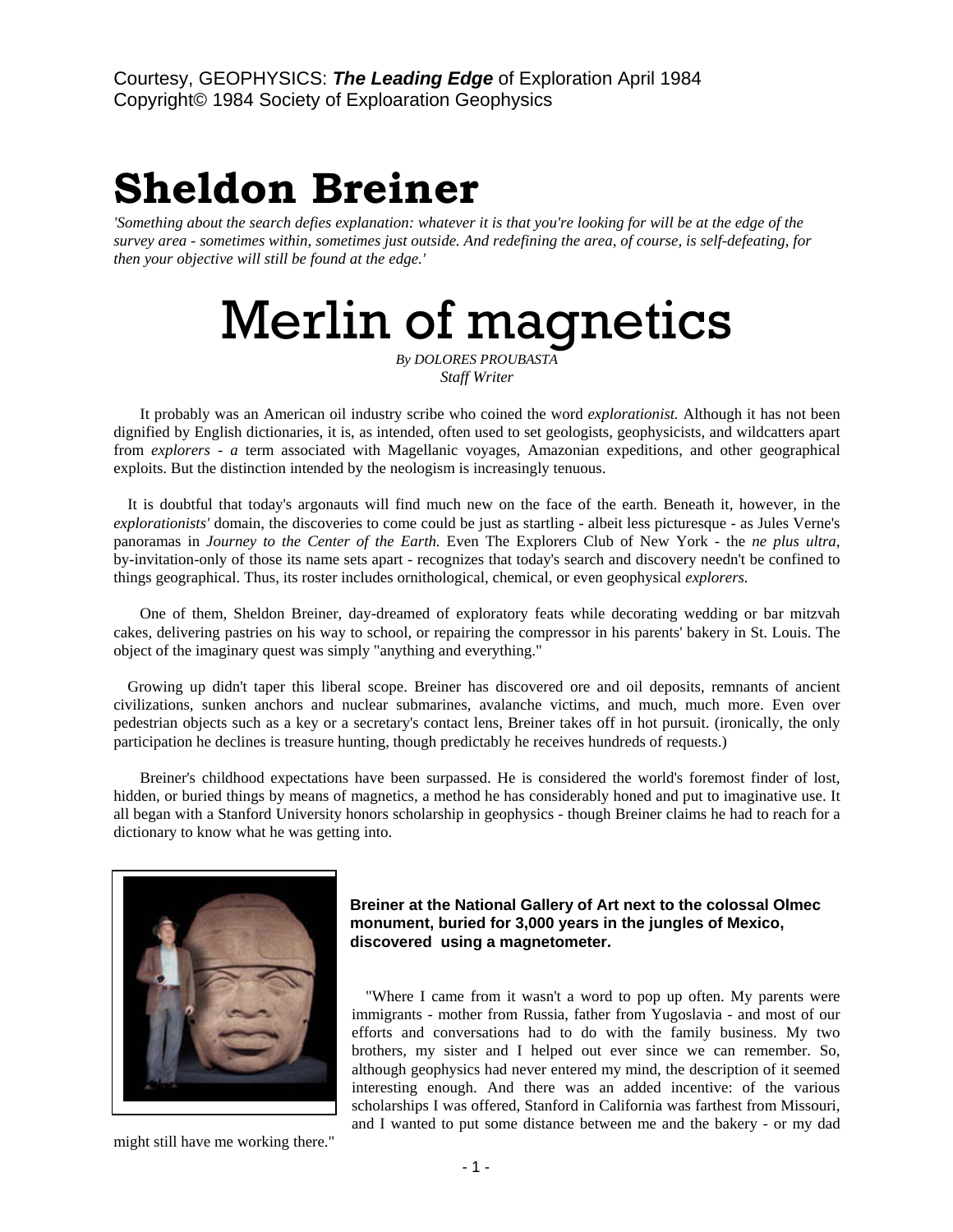After receiving his Bachelor's in geophysics in 1959, Breiner went to Europe on a three-month travel scholarship award, followed by six months in the Army reserve. Then he returned to Stanford to pursue a Master's. In the interim he married Mimi, a history student whose serene approach to life is the complementary yin to Breiner's hyperactive yang.

"It's pointless to try to keep up with Sheldon," says Mimi. "In fact, part of my job as a support system at home is to slow him down a bit. His idea of a hike, for instance, is going with our son David to the Himalayas and climbing up to 16,000 feet. 'Jogging,' of course, involves running the Boston Marathon" (a feat accomplished by fewer than I out of every 1,000 runners).

Perhaps this moxie, paired with an explorer's innate curiosity, were essential to the events which followed Breiner's choice of his Master's research topic. It involved using two, possibly three, magnetometers suspended from an aircraft as a technique to map subsurface geology for determination of sediment thickness. In 1960 he contacted one of the leading manufacturers of magnetometers, Varian Associates in Palo Alto, to see if they would lend him some instruments. Instead, he received a counteroffer.

"Varian had a brand new tool - an optically pumped magnetometer - they wanted to test. Among other elements it used the vapor of rubidium to accomplish the pumping of electrons. The electrons undergo selective energy-level transitions and become concentrated in a particular energy sublevel of the atom. This alkali vapor magnetometer (with rubidium or cesium sensors) had much greater sensitivity than its forerunner, the proton magnetometer. In fact, the rubidium magnetometer measured a change of I part in 100 million of the earth's magnetic field. But in order to use such precision, this instrument needed to be manipulated creatively.

"It would be my job, they offered, to set the parameters for its top performance and to determine the range of applications. Varian would get a patent and a marketing strategy, and I'd get a research project out of it. I couldn't wait to get started. I immediately improvised a test facility by the Stanford campus.

"I soon realized that in order to make positive measurements I had to remove sundry magnetic things I carried. The clip in the waist of men's trousers, for example, is magnetic, but not the zipper (which led to a couple of surveys in my underwear). Shoes are always magnetic. Keys are seldom magnetic, but key chains are. The screw in rim glasses is, but the stainless steel screws used in bone reconstruction aren't. There were hundreds of such observations to be made. I also dug up the oddest iron or steel items picked up by the instruments. Other finds were incidental because the magnetometer doesn't detect non-ferromagnetic metals such as aluminum, brass, bronze, copper, gold, silver - nor the rattlesnakes I sometimes found coiled by the sensors.

"Soon it was time to put the magnetometer to new uses. I measured the electric currents of the human heart and brain, mounted it on a gun-sniffing dog to verify his findings, tracked migratory animals such as sea turtles, measured the effect of a nuclear detonation thousands of miles away, and studied its possible applications on satellites. I guess that imagination was the only limiting factor to what could be done with that instrument."



American team to ascend Mt. Everest.

## **The first airborne test of the rubidium magnetometergradiometer in Monument Valley, Arizona - part of Breiner's Master's research project at Stanford.**

His Master's completed in 1962, Breiner remained at Varian where total immersion in magnetics would eventually earn him world-renown as the guru for novel applications. For example, to resort managers and rescue personnel, Breiner - a slalom skier demonstrated the advantages of attaching a magnet to ski boots to facilitate rescue operations. Although the idea never got off the ground because resort officials usually avoid avalanchc-talk with their patrons, in 1962 he did outfit with magnetometers the first

Another departure from standard survey applications resulted from Robert Kennedy's assassination in 1968. Breiner was summoned to Washington to help find a solution for improving security at political rallies and airports.

"A member of the Science Advisory Committee knew that as part of my work I had measured the magnetism of most objects, including guns. What I suggested was using several pairs of magnetometers relative to strategic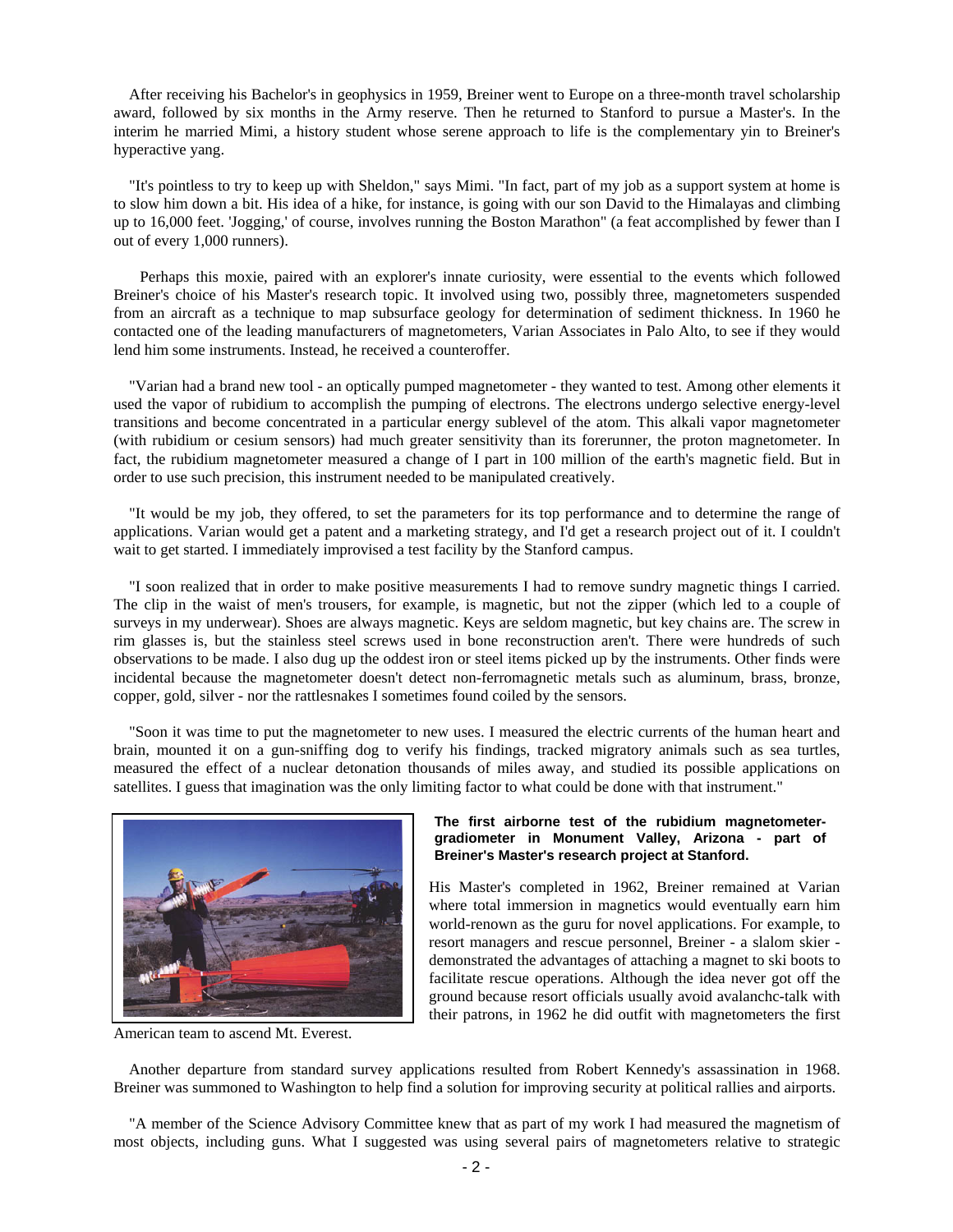locations on the body as a frisking method. Since no guns were allowed in the Executive Office Building, I used for demonstration common tools with the magnetic equivalent of various types of guns. Unfortunately the method has limitations which can't be divulged, but is superior to any alternative, and it was adopted." (And is now used for airport security around the world.)

in other areas, continued testing often gave startling results. For example, in connection with the use of magnetometers and gradiometers to detect buried objects, Breiner had a 10-foot deep hole dug with a backhoe. He then buried several iron pipes in it. As expected, walking over the site yielded a clear magnetic anomaly. Later, the pipes were removed and the hole refilled with the same soil. Although it may seem that the experiment was thus concluded, Breiner's scientific curiosity required another measurement of the reclaimed site.

"I found a magnetic anomaly almost as marked as when the pipes were there. It turns out that the soil, undisturbed, obtains a certain level of magnetism. Plowing or digging realigns it and creates an anomaly. We therefore know now that we can find disturbed ground, which is an excellent clue in archaeology. Perhaps we'll even learn to date cultural sites, Plus or minus a couple of centuries, by the level of disturbance if we only knew how long it took to obtain the previous undisturbed level of magnetism."

It is precisely in archaeology that Breiner has derived most satisfaction from magnetometer performance. Fortunately, fired clay - pottery, tiles, bricks, fire pits, etc. - are not only remarkably enduring but also strongly magnetic due to the alignment of their magnetically susceptible elements with the earth's magnetic field during the cooling process.

Breiner's introduction to archaeology was in 1964. The Applied Science Center for Archaeology at the University of Pennsylvania approached Varian Associates and suggested they test the rubidium magnetometer at 200-year-old Fort Lennox, on the Richelieu River, south of Montreal. That was in line with the company's research plans and Breiner was naturally put in charge.

"I used a dual or differential magnetometer scheme which instantly cancels extraneous magnetic variations, such as the effects of magnetic pulsations from the sun. The system worked well in Canada. So, Froelich Rainey, the director of the Applied Science Center, invited us to join him at a much more challenging site.

"Our target was the ancient Greek city of Sybaris, buried for over 2,000 years under 10-20 feet of silt and clay deposited by two rivers, in the province of Calabria, in southern Italy. The proton magnetometer had already been used there, successfully outlining a massive 3,600foot long wall buried at depths of 3-10 feet with its base at 16 feet or more.

"We proved, however, that cesium or rubidium magnetometers allowed more meaningful resolution due to their continuous output and higher sensitivity. Still, some areas with extremely subtle anomalies required the use of a gradiometer or differential magnetometer." (In 1965 Breiner published his observations in *Science.)* 

Whether it was Sybaris they found or later superposed Greek and Roman structures is debatable. Nonetheless, Breiner's own valuable discovery was a new avocation: "To reconstruct what once existed in a given place, the remnants of a vanished culture, with minimal evidence and to do so without having to excavate, is a challenge hard to pass up."

Breiner would henceforth participate in or be a consultant to numerous expeditions - whether searching for Etruscan tombs in central Italy, the second lost city of the Incas in Peru, a 6,000-year old city in Iran, a ship sunk 400 years ago off the coast of California, or Atlantis, off the island of Santorini in Greece. But Breiner's name is mostly linked to the discovery of an ancient Mesoamerican civilization - some speculate it may be the parent of all the others in the New World - the Olmec, who flourished in 1200-900 BC.

It was March 1968 when he arrived at a site near San Lorenzo Tenochtitlan. This is in the Veracruz region of Mexico, where 20 years before Matthew Stirling of the Smithsonian Institution accidentally discovered some sculptures which had come to light through the erosion of the fill they were buried in. Presumably, others might still lie hidden. But in jungle terrain where even an exceptional worker can dig only one cubic meter of dirt per day, random digging was folly.

Anthropology professor Michael Coe, an authority on the Maya and Olmec cultures, had been eyeing a long-term investigation of the Olmec sites under the auspices of Yale University and Mexico's Instituto Nacional de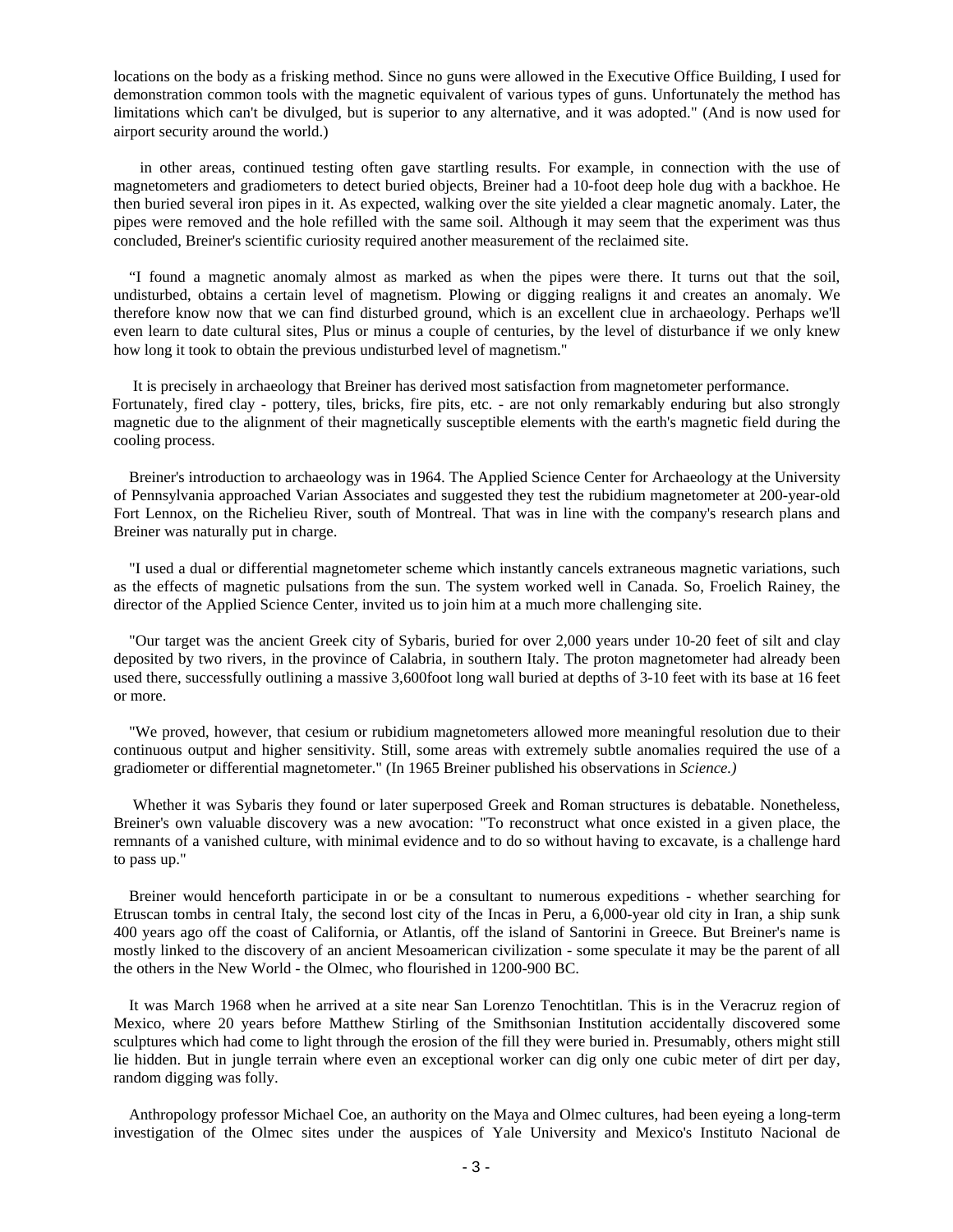Antropologia e Historia, financed by America's Na tional Science Foundation. It was suggested that Coe send Breiner chips of the monuments and soil samples to determine whether the method would be suitable for the site.



"I studied them and decided it would be extremely easy to locate other statues. Those already found had an induced and remanent magnetization of 2 x 10-4 and 4 x 10-4 emu while the soil in the fill was of less than  $3 \times 10^{-5}$  emu - sufficient contrast for a magnetometer to spot them. "

**Detected, initially from horseback, at a depth of 7 1/2 feet by Breiner's magnetometer, the Olmec rain god Is one of the most Important archaeological pieces of the Americas. It now presides over the Olmec exhibit at the Museo Arqueologico de Mexico, In Mexico City.** 

The explorer in Breiner found that "getting there was half the fun." A boat built in defiance of Archimedes' principle took him up the Coatzacoalcos river. Six hours later, a stick visible to native eyes only amidst tropical flora marked the point of disembarkment. With his gear, he proceeded on horseback to a low mesa overlooking the surrounding terrain. Working in the jungle included amenities such as the deadly fer-de-lance snake (the nearest *medico* six hours away), and myriad species known and unknown to entomology (Mimi was still unscrewing ticks from Sheldon's back a week after his return to the US). The reward for a hard day's work was a meal of armadillo or iguana - which Breiner found palatable enough.

The Indian workers, and some archaeologists as well, listened to the newcomer with curiosity and indulgence, as he claimed his instrument noted several anomalies in the first hour of field work.

"I concentrated on one which I estimated to be 7 feet down. As we dug it up we found what is said to be the finest example of Pre-Columbian art - a 3 1/2 foot-high squatting man-jaguar - the great Olmec rain god himself. I can't describe how rewarding that was**.** Practically all anomalies represented a monument since there are no naturally occurring rocks in the area and any found were quarried iron-rich basalt from the Tuxtla mountains, 50 miles away. Without the benefit of wheels, the Olmec had transported boulders big enough to carve things up to 40 tons heavy.

"As to other details of the work, in order to make instant decisions I arranged the instrument to have an audio output. The tone varied according to the intensity of the magnetic field. To record the data, I used a simple tape recorder, which is always magnetic. So I had someone walk behind me with the recorder and I would push the magnetometer, get a measurement and yell back: *four, five, two,* or whatever reading I got. Of course, I also had the digital display for more accurate data which I would play back at night and plot them out into a magnetic map to determine where the anomalies were and how dense a set of readings was needed to portray the magnetic field of that area.

"A lot of computer work was involved. And I applied geophysical data processing approaches just as it's done when looking for minerals. For instance, there's a technique called upward continuation where you take the data from say, an airborne survey, and mathematically continue this upward, maybe 1,000-2,000 meters, to get a different form of the data. Well, in order to produce a more accurate map representative of the bigger monuments, while eliminating anomalies due to small objects, I upward continued *one meter* only. It worked very well."

In the course of three two-month seasons, Breiner and his assistants made 80,000 measurements and pinpointed some 100 significant artifacts. Although limited funding restricted excavation to only 20% of the sites, in every case the find was spectacular, often puzzling.

Geometrically perfect disks, rectangular blocks, spheres - some featuring smoothly carved holes with strange symbols - gave no answers as to their purpose. Even more intriguing, most of them, and all but one of the colossal helmeted heads found, had been subject to coeval vandalism and burial in those fills, as if to erase the memory of a religion or rule.

According to Coe, after one or several iconoclastic acts, circa 900 BC, the jaguar people disappeared - perhaps gone elsewhere or assimilated by others. It is the archaeologists' piecemeal task to deduce what happened.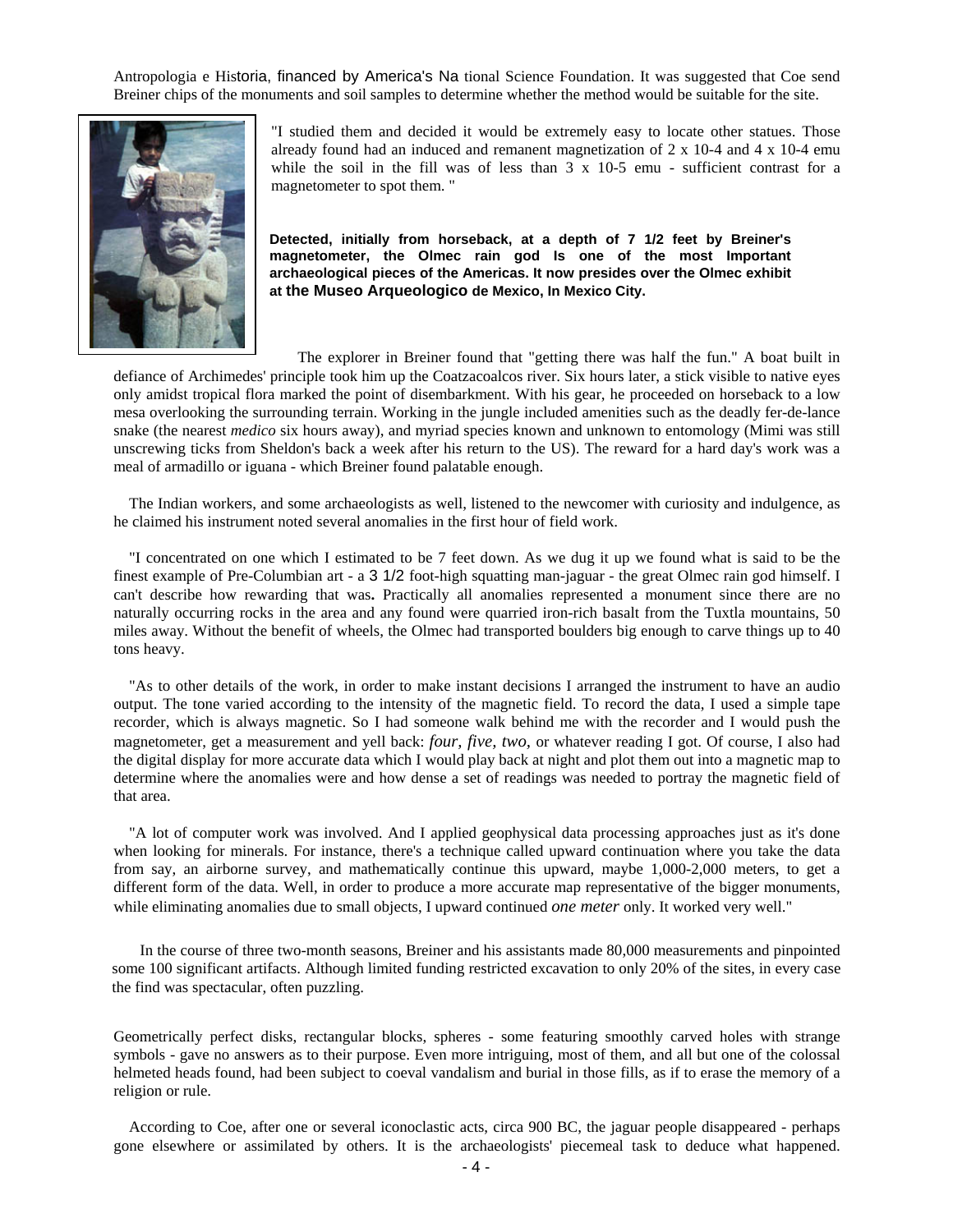Meanwhile, Breiner reached two categorical conclusions: at least 17 monuments would have eluded the shrewdest archaeologist without magnetometers (as he and Coe reported in *American Scientist,* September-October 1972), and something which defies explanation but he vows it is "the law" of search - "Whatever it is that you're looking for will be at the edge of the survey area - sometimes within, sometimes just outside. And redefining the area, of course, is self-defeating, for then your objective will still be found at the edge."



**The best preserved Olmec head found weighed 10 tons and was buried 16 feet deep at the anomaly indicated on the magnetic intensity contour map. (The blank area was covered by a pond where no measurements were taken.) Graphic proof of Breiner's law of search: the find is always at the edge of the survey area.** 

 Breiner's romance with archaeology didn't, however, distract him from his goals as Varian's manager of geophysical research. His original idea for a Master's topic - vertical gradiometers - was kindling. In fact, his experiences testing highly sensitive magnetometers had proven that for optimum results, they had to be used in some sort of differential array. This led to a number of effective magnetometer/gradiometer configurations, both mobile and fixed, used in the air, at sea, and on land.

By the mid- '60s, Breiner had developed an array of two instruments ' usually towed from a ship behind one another - the longitudinal marine

gradiometer – to remove time variations from the data but still measure conventional total field intensity. As he foresaw, it allowed geomagnetic prospecting and deposit delineation of such accuracy that now over 40 vessels use it for petroleum and oceanic exploration around the world.

Yet another method introduced by Breiner was the transverse gradiometer (IEEE Ocean Electronics Symposium, Honolulu, August 1966) - originally a marine and now an airborne array consisting of a sensor in each wingtip pod, and one in the tail stringer or in the nose of the craft. A highly accurate method to map the magnetic field, it has helped Breiner discover natural resources worldwide - diamonds in Australia, oil deposits in China, uranium in Zambia, etc.

But by the time of these finds, he was already on his own. In 1969 he took his ideas to several individual investors and raised \$1 million dollars to form Geometrics, Inc. In the beginning, the Sunnyvale-based firm manufactured magnetometers only. Then it added gamma-ray scintillometers and spectrometers for uranium cxploration, plus logging tools, aeromagnetic and radiomagnetic software, and refraction seismographs for weathering correction, of most of which it is the leading supplier.

With the growth in instrumentation, Geometrics began offering airborne geophysical survey services. Now conducting over 500,000 line kilometers per year, the company also provides equipment and training for aerial surveys in 100 countries.

In running the business, Breiner adheres to one precept: "Compete in only a few defined niches which the major companies aren't interested in, or can't afford to compete. This is the way to get the largest market share of specialized products or services. And, in deciding which particular niche to incorporate to your product line, a healthy market is the paramount consideration. That is, there must be at least one company ahead to lead the market share, but if there are as many as half a dozen distributing equal shares that's the sign of a sick market.

"Then, whatever market niche you've decided to break into, hire the best technical and marketing specialists or buy a company with experience in it. Just don't expect to learn about it as you go."

In 1976 Geometrics was sold to EG&G, of Wellesley, Massachusetts, a high technology company, for 1.3 million EG&G shares, worth today in excess of \$40 million. Breiner remained as president of EG&G Geometrics until 1983. Now, he is chairman and still its driving force. Furthermore, whether as founder, investor, partner,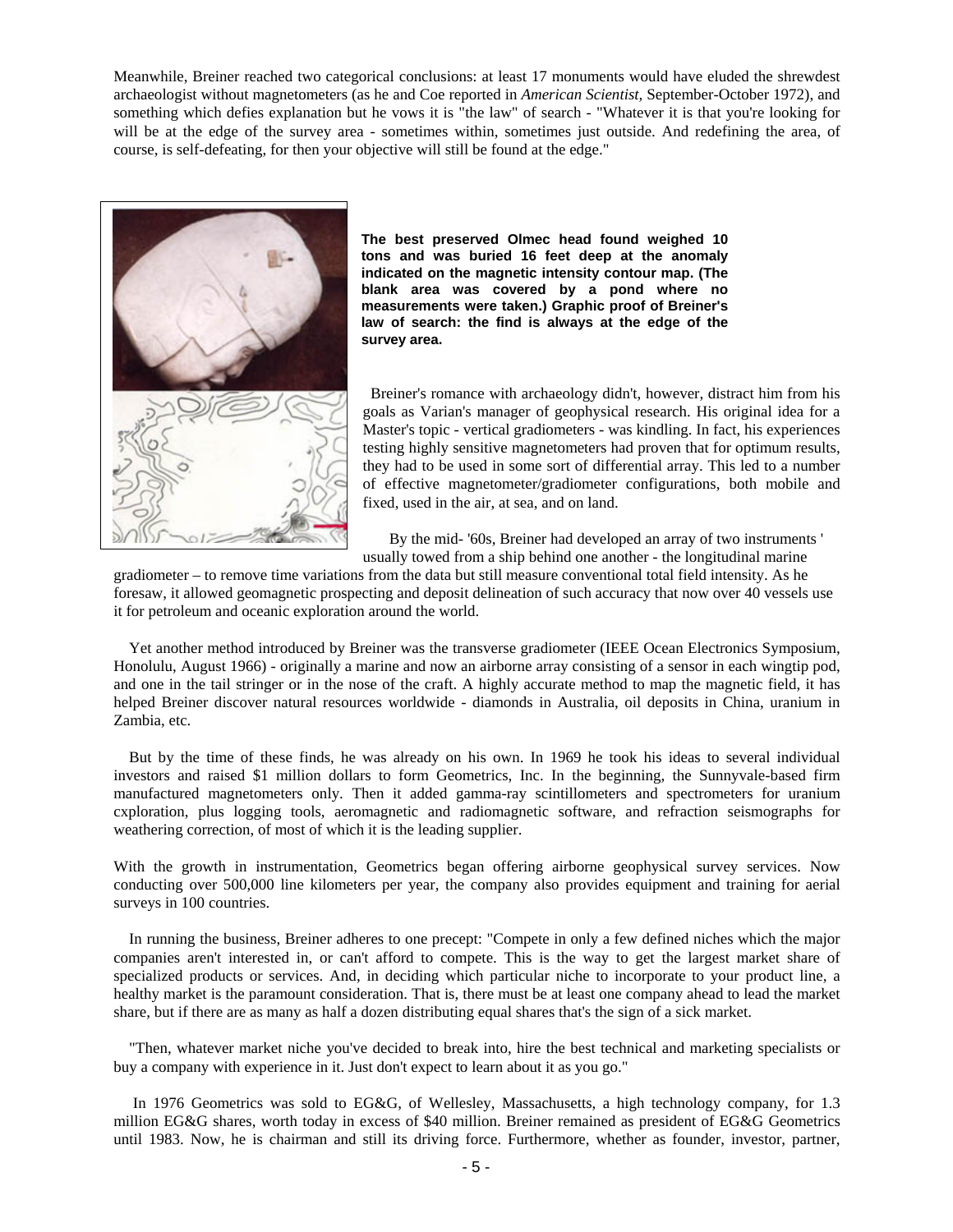president, director, and often a combination thereof, Breiner is a board room commuter, to wit: two investment firms specializing in startup and pre-startup high-tech concerns; two companies supplying the semiconductor industry; one company developing artificial intelligence for various commercial applications. And in the petroleum industry: a firm which provides monitoring and mapping services for hydraulic fracturing, and an engineering organization which develops instrumentation for measuring total oil content in reservoirs. The inevitable query: can one give proper attention to such a diversity of concerns?

"When I started something," he says, "I knew I had to restrain much of my technical training and *not* involve myself with the technical aspects in order to look at the broader picture, that is, running the business. I don't poke into details. An executive's role relates primarily to people and finances."

Breiner's selective business involvement doesn't, however, clarify how his schedule allows for 100,000- 150,000 miles a year on business trips, competitive sports, hobbies-turned-craft such as photography and carpentry, and yes -with time to spare for civic organizations ranging from the preservation of open spaces to career counseling for women.

In addition, he's an occasional lecturer in the departments of geophysics, applied earth sciences, and the graduate school of business at Stanford, where he often lends a hand in fund-raising programs. (In 1979 he and Mimi endowed the Joshua L. Soske scholarship - named after Breiner's mentor and professor of his undergraduate years which assists gifted undergraduates and first-year graduate students in fields related to the development of natural resources, with a strong emphasis on geophysics.)

Breiner is also a prolific writer, with over 30 technical papers published, and one book, *Applications Manual for Portable Magnetometers.* Eleven years after the first printing, and 100,000 copies later, it is still *the* working guide on magnetic search of buried objects, applications of portable gradiometers, operational considerations of proton magnetometers, and the earth's magnetic field and its variations. It is also the most common college text for magnetic exploration courses in geophysics. [http://www.georentals.co.uk/ampm-opt.pdf]

Indeed, to Breiner magnetic interpretation is a "fine art" which doesn't have enough practitioners. This scarcity is a curious fact, considering that potential field geophysics (magnetics and gravity) were in the vanguard of exploration, far predating the systematic use of seismic for commercial purposes. Today, however, potential field measurements represent but 2% of the exploration effort in an industry virtually monopolized by seismic. And within this modest use, magnetic surveying is predominantly airborne.

Still, some believe magnetics is a sensible way to lead a search. Perhaps the Soviet Union bears the standard in this belief - an impressive aeromagnetic coverage of its entire territory with flight line spacings of two kilometers. Notable American earth scientists, too, have promulgated the worth of non-seismic oil and gas exploration. To mention a few: Donald Barton, who brought to the US the first two Askania magnetometers from Europe; J. D. C. Hare, the inventor of the three element magnetometer; Victor Vacquier, who developed a sensor keen enough for aerial reconnaissance; Sigmund Hammer (see *TLE,* October 1982); Lewis Nettleton *(TLE,* November 1983). And Breiner.

"You can use magnetics to find out where not to look as much as where to look. It doesn't necessarily reveal hydrocarbon deposits, but by determining the configuration of the basement rock it establishes the thickness of the overlaying sediments, which may contain oil and gas. With airborne magnetics this is done quickly, at about one tenth the cost of seismic. With tight budgets especially, it's wise to make a preliminary survey to discard those areas where an expensive seismic program isn't warranted. In fact, there is an intriguing research effort underway by several oil companies to confirm a US Geological Survey discovery showing a correlation between shallow magnetic anomalies and oil fields. It may prove to be a powerful tool for direct detection of petroleum and perhaps a rebirth of magnetics in exploration.

"So I expect that in 5-10 years the oil industry will make a wider use of magnetics, but the present state of affairs is that the average company doesn't employ anyone who understands potential field interpretation. Only the largest majors seem to have maybe one or two gravity and magnetics people. In academia, the situation isn't much better. Very few universities have adequate coverage of magnetics in their curricula. Yet, some graduates are becoming passionate advocates of the method.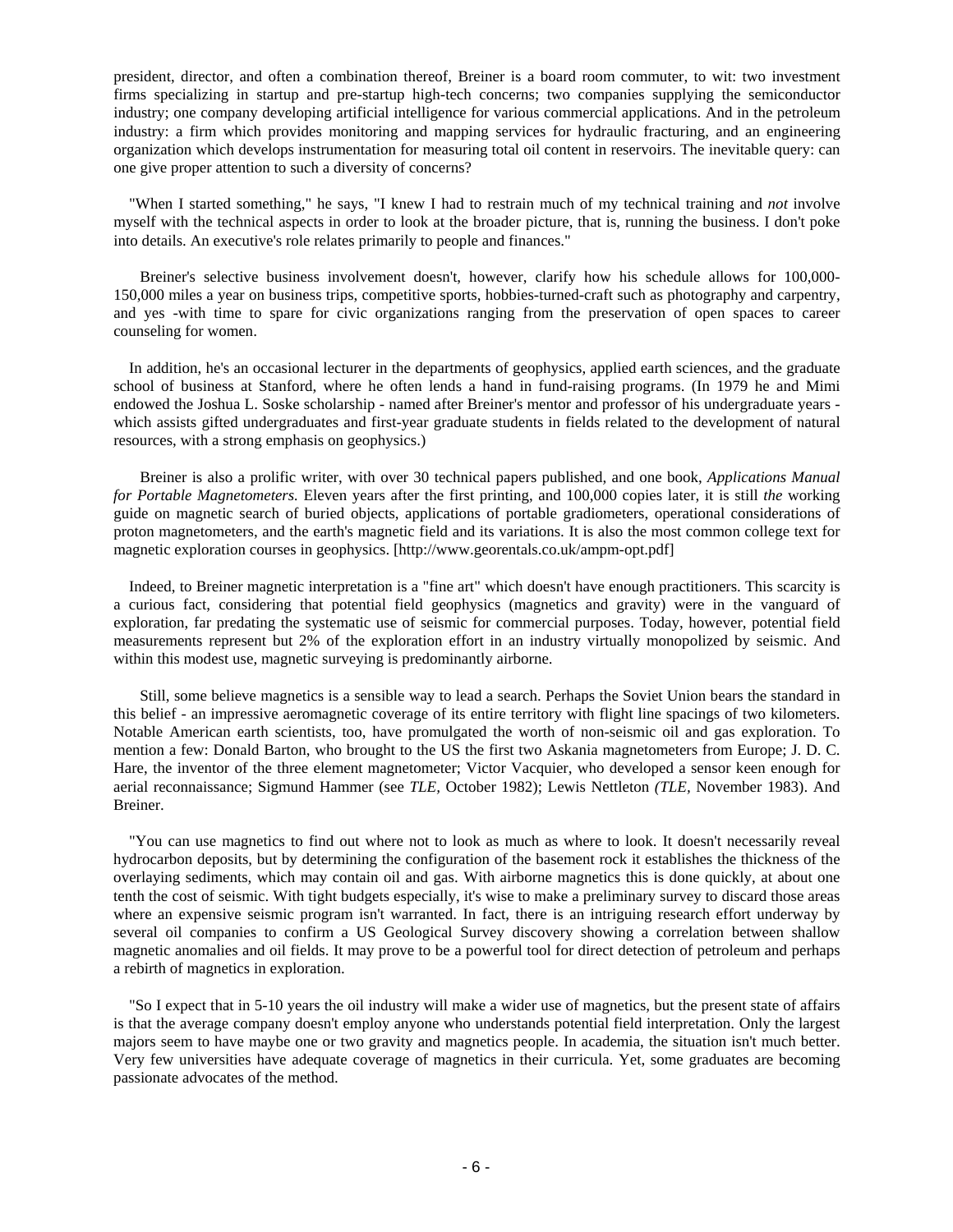"They are applying the latest computer techniques in interpretation and experimenting with new methods of acquisition. In research or industry they'll become big fishes in a small pond. Still, I wish more would realize the fascinating and many yet-unexplored uses of magnetics when choosing a field of specialization.

Magnetics - Breiner's choice - led to yet another vocation. During some measurements in the San Andreas Fault, he developed interest in earthquake prediction, which he would make the subject of his PhD dissertation in 1967. Later, his combined knowledge of earthquake prediction and marine magnetics earned him an invitation from the People's Republic of China - one of the first offered to an American businessman since the Cultural Revolution of 1%6-69. At their request he has been back many times, giving numerous lectures, and establishing commercial ties since 1972 to the tune of \$5-10 million a year in equipment sold by Geometrics to China.

"The science of earthquake prediction is about equally developed in the US, China, or the Soviet Union," comments Breiner. "The problem is that our theories must be substantiated by the catastrophes themselves. In China, two have been successfully predicted. The endangered towns were evacuated and many lives saved. I doubt if the US government could do the same - the panic might have equally fatal consequences. Therefore, research for earthquake prediction receives minimal funding here. And since our government seems to operate in a crisis mode, research will only be stepped up in the event of a major disaster."



## **On a level pier in the crawl space of Breiner's basement, the self-made tilt-meter sends its signals to a plotter nearby, registering seismic events as far away as 8,000 miles.**

 If it happens, the Breiners' neighborhood in Portola Valley may not be the safest place. They make their home less than 300 yards away from the main San Andreas Fault trace, and play tennis right on top of it on a court aptly named *Double* Fault. But their house, cozily rustic and camouflaged by northern California native shrubs and trees, is ready for the worst. Following Breiner's design recommendations the foundations are big concrete, steel-rein forced piers, with triangular structures to prevent lateral movement. The main beams of the floor are attached to the concrete foundation on the edge of the

house by imposing steel plates so that the main floor is an integral part of the foundation. The outer, upper corners of the house are reinforced with extra steel sheets and there are extra nails in the shear walls.

Other contingent measures include plenty of canned food, drinking water, and a bacchanalian collection of fine wines to cope with isolation. All structural features are to minimize the effects of elastic rebound, which Breiner describes:

"At some points, about 10 miles from where we live, the fault is creeping two inches a year relative to the other side. Around here it hasn't moved since 1906, but when it happens the greatest movement will take place right at the fault trace. In the first second the land will move and the house will momentarily stand still, which will cause a big jerk on the foundations.

"Then the structure will want to catch up to the moving earth. But the earth will stop and the house will keep going. So, we'll have a big single whipping action - one direction, then the other. I'm not concerned about surface waves that come from distant points of the fault or from the fault shear itself. It's the first action that worries me."

Mimi, somewhat less intrigued by the elastic rebound theory, remarks: "It's uncanny how we never have the slightest tremor around here until Sheldon goes on a trip. Then, when I tell him about one happening in his absence, he doesn't believe me until he goes to the basement and sees it registered on the seismograph."

Next to the various items found in a typical American basement, in Breiner's there is a home-made seismograph on a special concrete pier. It is actually a tiltmeter which registers earthquake magnitudes of seven or more on the Richter scale up to 8,000 miles away, and of five or six anywhere in North America.

"Every two or three days I inspect it, and it never fails - there's an earthquake registered. I enjoy making an educated guess from the time between the arrival of the primary and secondary waves as to where it happened, and then check with the newspapers to see how close I came."

[*From the Stanford Observer, Campus Report September 26, 1984, "Indeed, the spring earthquake of magnitude 6.2 near Morgan Hill provided just such an example, and something of a*